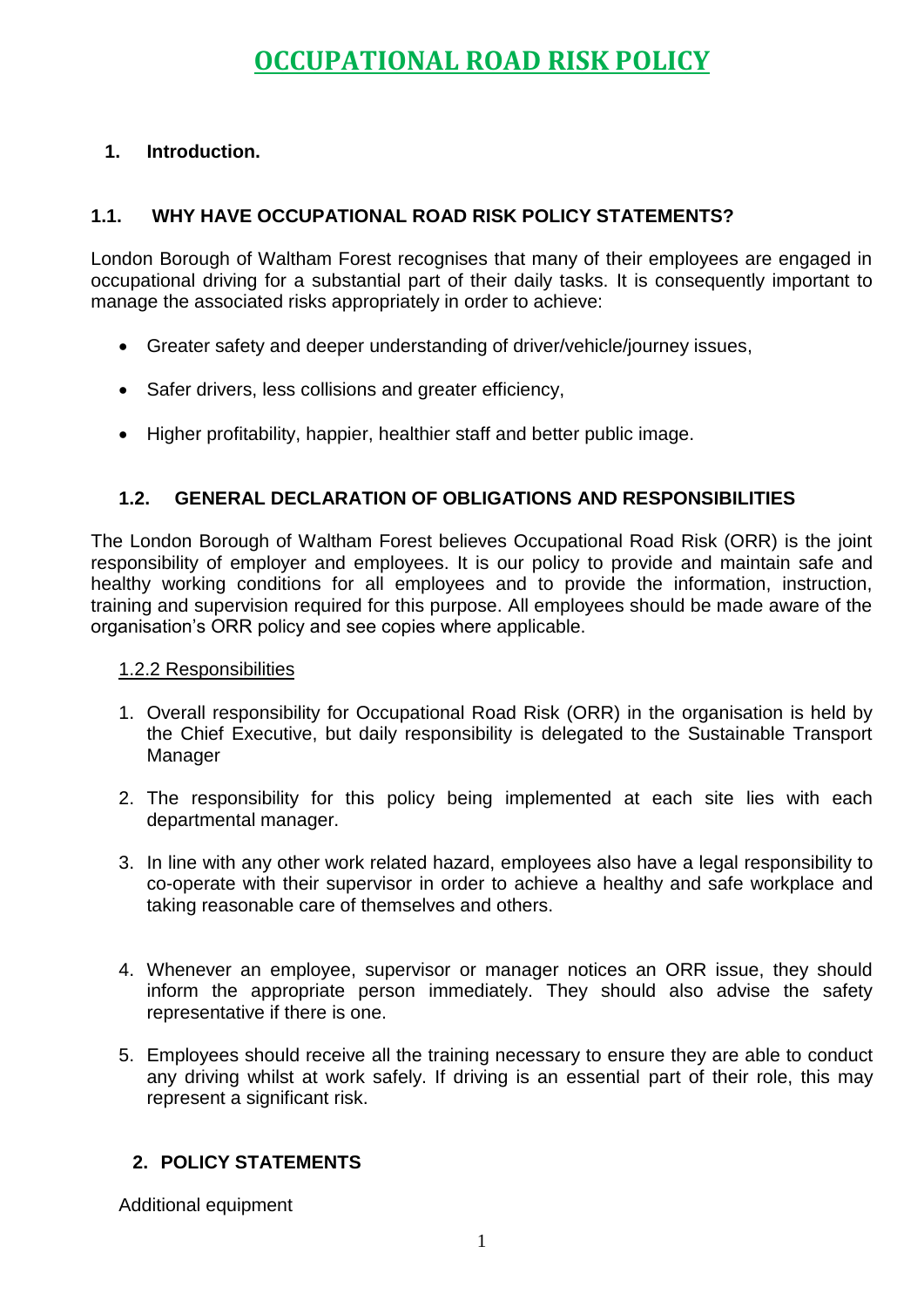No additional equipment may be used or fitted to the organisation's vehicles. Only authorised additional equipment may be used or fitted to the organisation's vehicles. It must be installed by trained and authorised personnel.

Where additional equipment is fitted, risk assessments must be in place and staff will be trained accordingly.

## **2.1Alcohol & drugs (legal / illegal)**

Staff are not permitted to carry out their duties whilst under the effects of drugs or alcohol.

If a driver feels he or she is unfit to drive due to the effects of drugs, medication, alcohol, noxious fumes or the alike, they must inform management immediately. They must **not**  attempt to drive.

Guidance and / or counselling will be made available to staff who have an identified problem. Should this support be ignored, disciplinary procedures can be introduced.

Staff need to be made aware of the effects of some prescribed drugs and/or alternative remedies and act upon the warnings given on the label or advice received from a medical professional. They should inform their line manager or supervisor when necessary.

#### **2.2Breakdown and emergency assistance**

Drivers must contact their work base immediately to report any problem and seek guidance.

Drivers must follow the procedure laid down in their Driver Handbook.

#### **2.3Carriage of passengers and goods**

Seat belts will be worn at all times by drivers and passengers as shown in the Highway Code.

Child seats must be checked for suitability with the vehicle as well as for age and size of child being carried.

All goods being carried will be securely restrained in and on the vehicle.

Items of value carried in vehicle will be stored out of sight in the boot or under a cover and/or in a secure place.

All passengers must be authorised by a supervisor or manager.

#### **2.4Carriage of substances Hazardous to Health.**

Management and employees will, under the Control Of Substances Hazardous to Health (COSHH) Regulations (2002) with amendments, control exposure to hazardous substances to protect the public, employees and others who may be exposed to hazardous substances from work activities.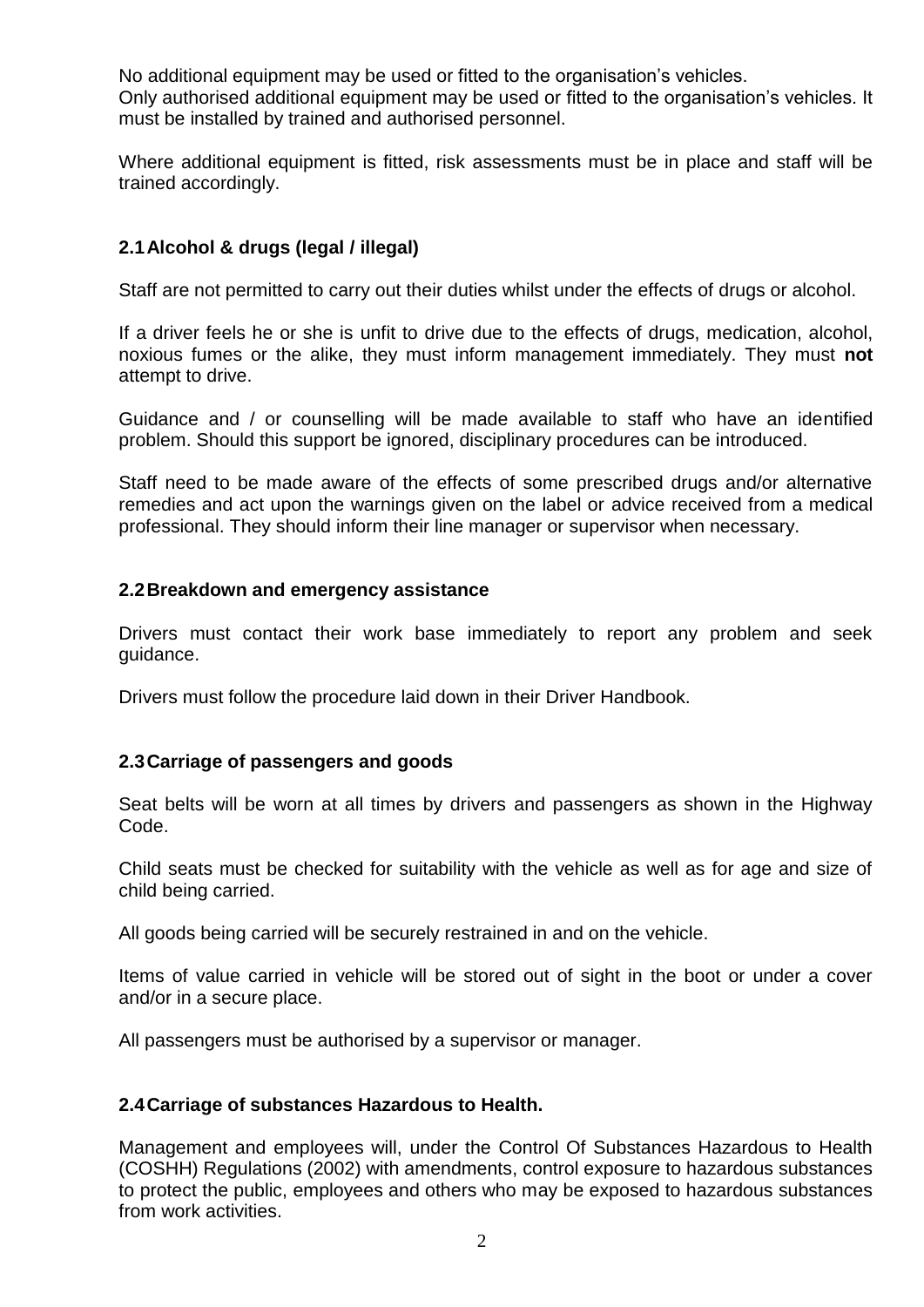Management undertake to identify work place based hazardous substances, identify the risk to people's health and what precautions are needed to make employees safe.

Management undertake to prevent people being exposed to hazardous substances, but, where this is not reasonably practicable, control the exposure within safety guidelines. Where appropriate, exposure of employees to hazardous substances will be monitored.

Management will ensure control measures are used and maintained properly and that safety procedures are followed and employees will support such measures.

Line managers will ensure that health surveillance is carried out where risk assessments show that it is necessary or COSHH makes specific requirements.

Management will prepare plans and procedures to deal with accidents, incidents and emergencies where required and employees will comply with such procedures.

Line managers / supervisors will ensure that all employees are properly informed, trained and supervised in understanding and complying with COSSH.

Transporting hazardous chemicals and substances must always be done in accordance with the requirements in the COSHH regulations as well as the Road Traffic Act (1988) including later amendments and related regulations.

#### **3. Convictions, penalty points, disciplinary procedures**

Any conviction incurred must be notified to the Sustainable Transport Manager.

Any driver convicted of a traffic offence will be given priority for driver re-assessment / training.

Drivers will be actively encouraged to take part in any driver rehabilitation training as an alternative to prosecution (e.g. National Driver Improvement Scheme & Speed Awareness workshop).

Where necessary, drivers will be relieved of driving duties and subject to availability, offered alternative work within the organisation (e.g. driving ban imposed by courts)

#### **4. Driver assessment and training.**

All drivers will have their driving assessed before an employment offer is made by the Transport Support Officer. He or she is responsible for deciding driver suitability and whether a new recruit may require some driver training before commencing full time work.

When subsequent driving assessment or incident records shows an issue, appropriate training will be provided.

Inexperienced driver must be risk assessed and driver ability, attitude and hazard awareness assessed before being allowed to drive any vehicles.

#### **5. Driving Standards - Intro**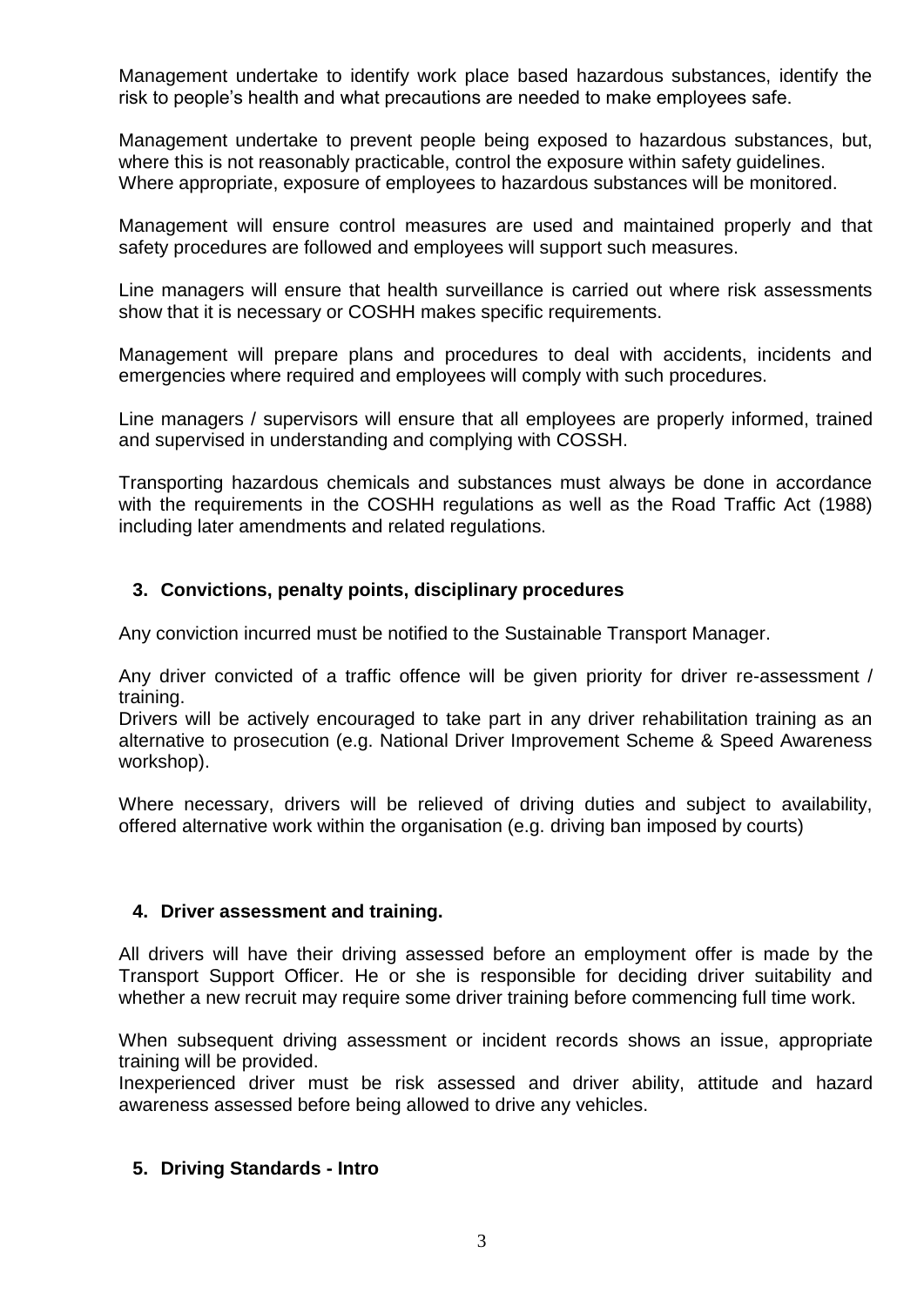It is the responsibility of all local Managers to ensure that the standards of driving of those under their control do not fall below the standard achieved in their initial driving assessment.

Managers should do all they possibly can to prevent drivers from becoming an unacceptable risk and therefore should monitor the situation very closely. By maintaining a record of individual drivers' accidents they should be able to make an early judgement that a driver is not maintaining the required standard of driving and take the appropriate action. The earlier a driver can be identified as becoming a possible risk, the quicker a solution can be found and the problem eradicated saving all concerned undue discomfort, time and costs.

## **5.1High Risk Drivers**

As soon as a driver becomes high risk they should be interviewed and the circumstances that led to them becoming high risk discussed. It may be that they are having problems in a specific area that can be clearly identified and action taken to prevent them becoming an unacceptable risk.

#### **5.2Unacceptable risk drivers**

When a driver has become a unacceptable risk, steps should be taken immediately to reduce the problem. Depending on the circumstances Transport may recommend that the Driver be suspended from all driving duties. Until such time that he or she can achieve a satisfactory standard of driving.

As soon as a driver becomes an unacceptable risk they must be interviewed and the circumstances that led to them becoming an unacceptable risk discussed. The driver should be suspended from all driving duties by the divisional Manager with immediate effect until such time that a suitable solution can be found. Having identified a driver as an unacceptable risk the Manager should take a proactive approach to resolve the situation. This should take the form of one of the following courses of action

#### **5.3Driver selection.**

During the recruitment and selection process all new drivers, even those expected to drive only occasionally, will have to successfully complete an expected process. The evaluation will include a practical driving assessment, prosecution history and eyesight check.

Drivers will be trained in checking vehicle roadworthiness and reporting all faults to the appropriate manager for rectification before commencing any journey.

Any training received by drivers will be documented in their records.

Drivers will be expected to comply with all legal requirements, observing the provisions of the Road traffic Act and the Highway Code and driving in a safe and appropriate manner at all times.

Employees will not drive for work purposes until adequate training has been given.

Employees will be responsible for all fines relating to speeding, parking and road traffic act offences they have committed.

If prosecuted for a road traffic offence, employees will be responsible for legal costs.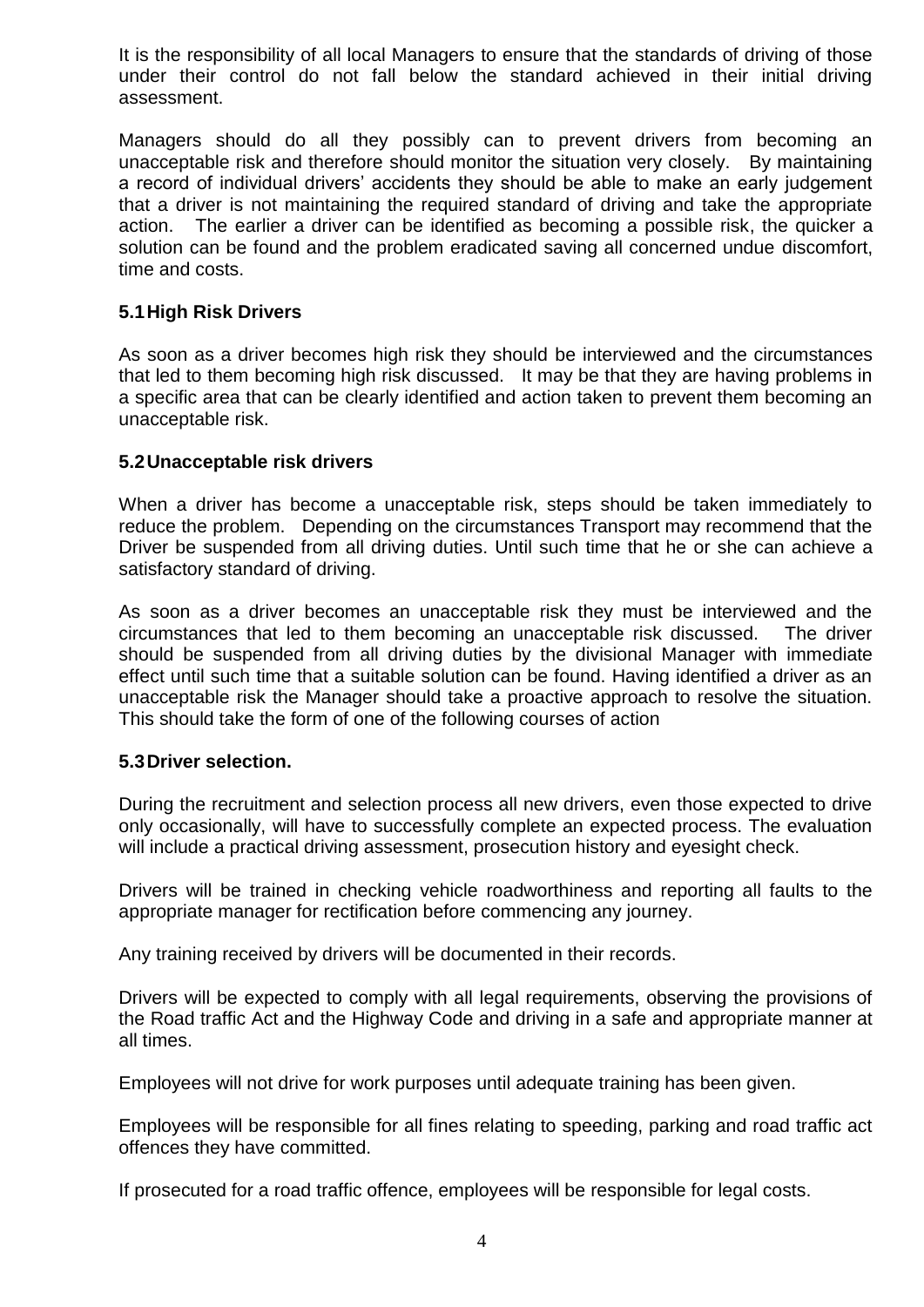Some offences (such as drinking and driving and reckless or dangerous driving) could lead to disciplinary action, including dismissal. Employees MUST inform their line manager and the transport operations manager of any Road Traffic Offences and penalties received.

## **6.1Drugs (legal or illegal)**

Staff are not permitted to carry out their duties whilst under the influence of drugs or alcohol.

If a driver feels they are under the influence of drugs, alcohol or noxious fumes, and therefore unfit to drive, they must inform management immediately. No matter where they are they must not attempt to drive.

Guidance and / or counselling should / will be made available to staff who have an identified problem. Should this be ignored, disciplinary procedures can be introduced.

Staff need to be aware of the effects of some prescribed drugs or alternative remedies and act upon the warnings given on the label or from a medical professional. They should inform their line manager / supervisor when necessary.

#### **6.2Fatigue.**

Statutory minimum breaks and rest periods must be taken. Drivers must report to management if they feel unfit to drive.

Drivers must report unreasonable scheduling issues as soon as they arise. Management must respond to any such reports with urgency and review.

#### **6.3Illness**

All drivers are responsible for ensuring they are fit drive.

Where a driver feels they are not fit to drive, they must inform their supervisor / manager immediately.

Eyesight checks will be conducted on a regular 6 monthly basis.

#### **7. Incident data**

It is the responsibility of anyone driving for or on behalf of the organisation to record all crashes / incidents occurring, regardless of vehicle type driven i.e. fleet or hired.

Employees will report all crashes / incidents occurring whilst driving for work purposes to their manager. It is the responsibility of the employee's manager to inform Transport Service immediately of any incident and to instruct the employee to complete the necessary documentation obtainable from the Transport Services.

Furthermore it is the responsibility of the employee and his / her manager to ensure that the documents are completed and returned within 24 hours from the time of the incident. Failure to return the document promptly could result in unnecessarily high insurance claims against the Authority.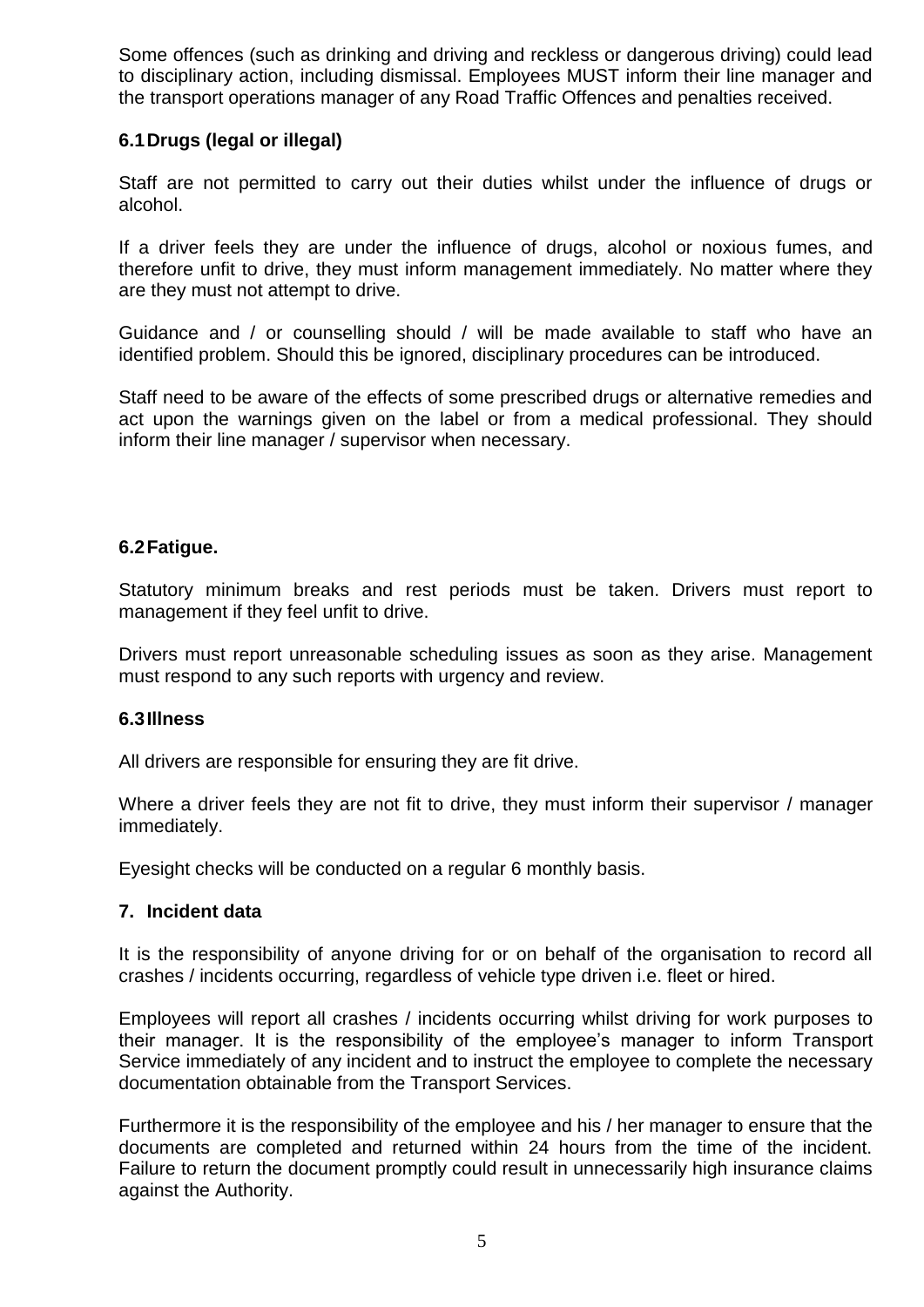## **8. Licence checks.**

On employment those required to drive must have their licence and eyesight checked, follow up checks should be carried out on a regular basis (6 monthly)

On employment those required to drive vehicles are subject to a practical assessment of competence.

Where own vehicle use is part of the organisation's systems, managers should assure themselves and record that those drivers have "business use" included on their insurance and current MOT.

#### **9. Maintenance**

Vehicle maintenance will be carried out in line with the manufacturer's schedules and the Council's transport department guidelines and recommendations.

The Council's Transport Department will advise user of scheduled inspection and service dates, departmental managers will ensure that vehicles are available and presented to the workshop on the due date

All drivers on all vehicles will document daily and weekly checks.

Department managers and supervisors will be responsible for ensuring any defects found are reported to the Council's transport department.

Vehicle check sheets should be introduced and will be monitored weekly / monthly by department manager / supervisors.

Hired vehicle will be checked on collection / delivery by transport services staff. Any faults will be notified to the hiring organisation immediately.

It is the driver's responsibility to ensure the hire vehicle remains in excellent condition.

Departmental managers / supervisors will be responsible for ensuring that any faults are dealt with in the same way as for organisations regular fleet.

It must be made clear to all drivers that they are legally responsible for the roadworthiness of their vehicle once they have taken possession of it.

Tyres must be reported when tread depth reaches a minimum of 2-mm or when signs of damage are noticed (such as deformities).

#### **10. Mobile Phones and Other Handheld Devices.**

Mobile phones or other handheld devices must **ONLY** be used when the vehicle is stationary and the engine is turned off.

When someone who is driving needs to be contacted, staff will leave a brief message or ask him or her to call back for details. They will not, under any circumstances, speak to someone who is driving at the time of the call.

If a driver answers the phone and it is obvious the vehicle is being driven, the driver must be asked to stop when convenient and call back. The call should then be terminated at once – and the driver reported.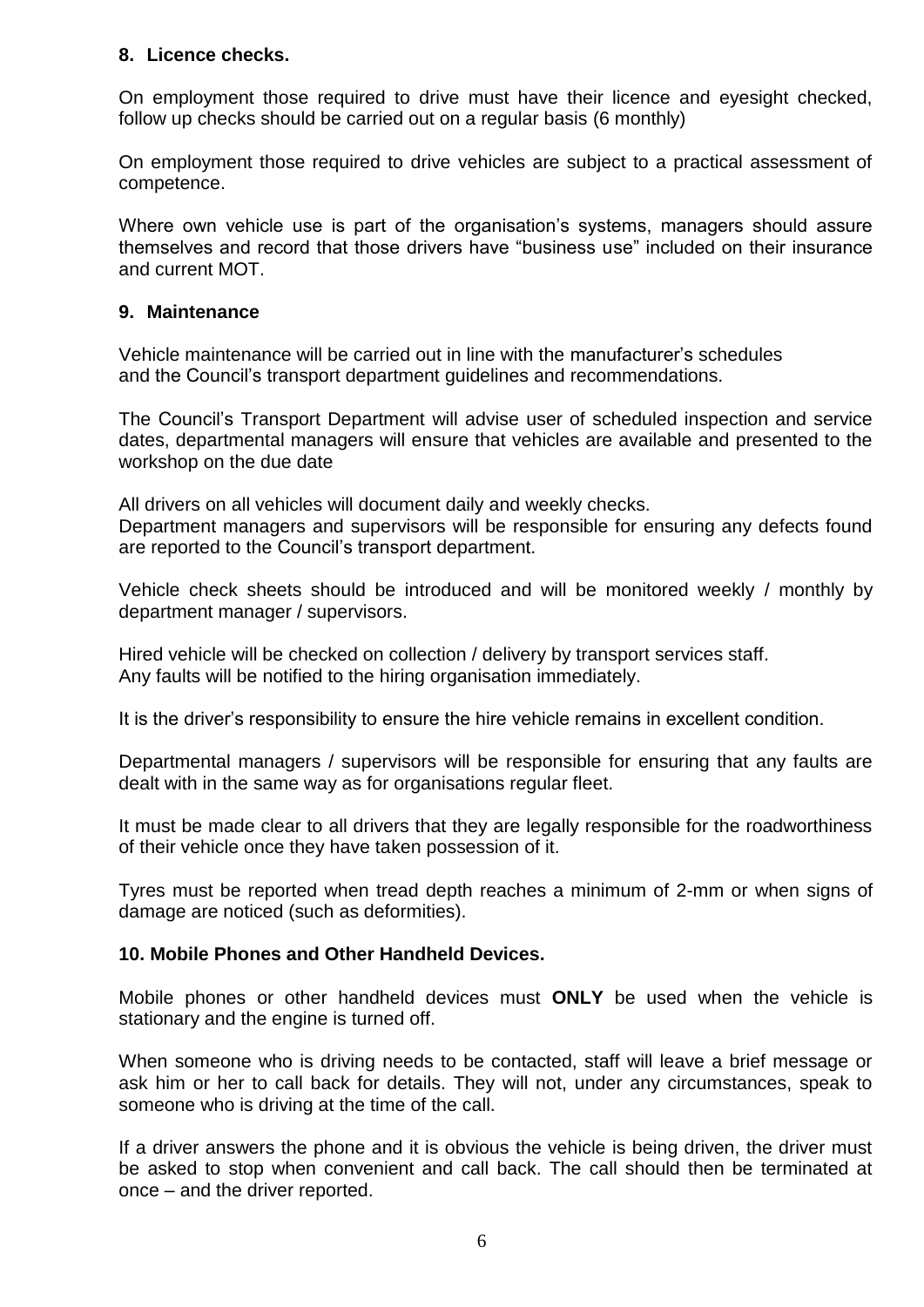Drivers found to be using a mobile phone in contravention of these policies or other staff encouraging drivers to use them when driving will face strict disciplinary action.

For further guidance on the use of mobile phones staff should read the Council's policy on Mobile Phones.

#### **11. Purchase and suitability**

The Sustainable Transport Manager will be responsible for considerartion of new or second-hand vehicle purchase, hire, or leasing

The Sustainable Transport Manager will ensure the suitability of all vehicles purchased with regard to passenger / load safety, ease of loading / unloading, and driver comfort.

Where possible, alternative fuel options will be considered.

#### **12. Recorded Driver Details**

Departmental managers will keep an accurate up to date record of all relevant details for each driver, this should include

- Recruitment date
- Assessment/Training dates and other outcomes
- Incident involvement
- Classes of vehicles driven
- A record of driver licence details

Copy's of own vehicle insurance and M.O.T expiry, (for private vehicles used on council business) will be kept by Transport Services, and will be updated regularly, at least annually.

Eyesight checks will be conducted and recorded on a six monthly basis; managers are responsible for ensuring compliance.

Records will be kept by departmental managers of all training provided for drivers including First Aid, COSSH, Banksman, Towing, Carriage of passengers, Loading/Unloading and any other specialist vehicle training required.

Transport Services will be advise and assist in any specialist vehicle training needs in line with the authorities investment in people policy.

#### **13.Risk Assessments**

Risk assessments must be carried out and appropriate measures will be developed and implemented to lower all risks as far as is reasonably practicable. These risk assessments will be reviewed and revised annually, if no related hazardous situation arises meanwhile.

Risk assessments will be written for all journey and categories of vehicles.

A risk assessment will be conducted by any manager/supervisor and/or the Health & Safety Manager, for each type of journey under his or her control.

As always, managers should consult staff to be benefit from their experience when conducting risk assessments, to ensure all hazards are identified.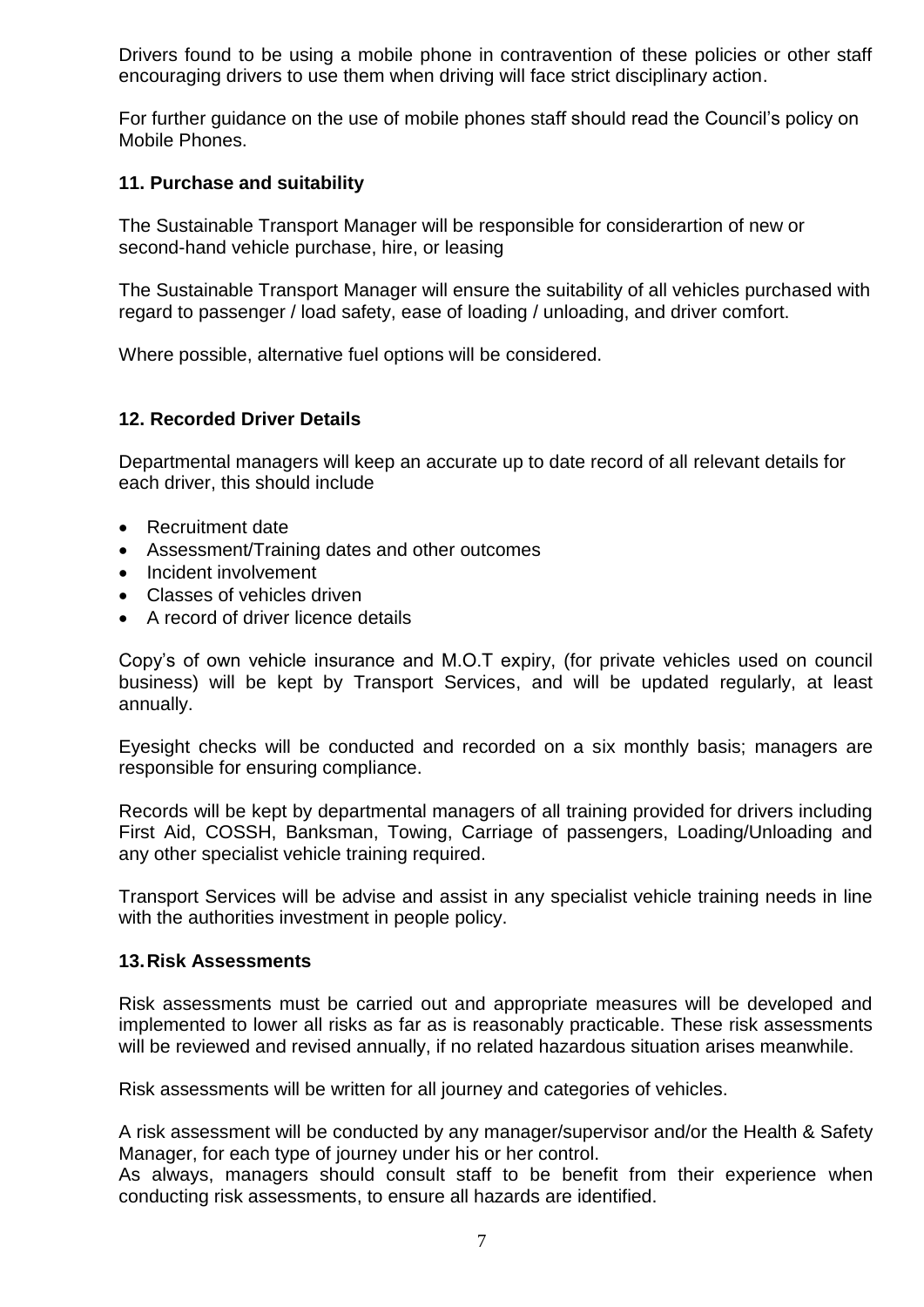#### **14.Speed**

This organisation does not accept breaking speed limits as an acceptable business risk. Any staff found habitually using inappropriate speed would face possible disciplinary action.

Though assessment and training all drivers will understand the inherent dangers of the use of inappropriate speed.

All scheduling of journeys will take account of rest breaks, total mileage travelled each day, total hours worked (including driving time), congestion and weather conditions.

Staff must never be put in a position where speeding is inevitable due to unrealistic scheduling.

Where drivers make regular journeys, they will advise the person responsible for journey scheduling of any problems with the route (e.g. long-term roadwork, areas of growing congestion, physical changes to the route etc.) on their return to the work base.

#### **15. Stress.**

Journey planning and scheduling will take account of stressful situations for staff.

Staff will be encouraged to participate in discussing situations that may cause stress.

Counselling and / or further training will be provided for those suffering from stress.

Staff will be monitored for the effects of stress and those situations, which may cause it.

A stress risk assessment may help identifying stress sources and -issues.

#### **16.Towing and loading**

Departmental managers will be responsible for ensuring all drivers towing or loading have suitable and sufficient training to undertake these tasks legally and safely. Transport services will give advice / assistance as requested.

Any towing and / or loading training must be recorded on their Driver and / or training records.

The driver, so as not to exceed the loading limit of the rack, must check loads carried on roof racks for weight.

#### **17. Vehicle details**

The following data will be recorded – all V5 (registration documents) vehicle details, purchase details, damage, repair costs, M.O.T details, economy, fitted extras, servicing periods, servicing costs, running costs, disposal, down time, incident history, parts history, insurance, road tax renewal date and any other specifics required by the organisation.

#### **18.Vehicle operation**